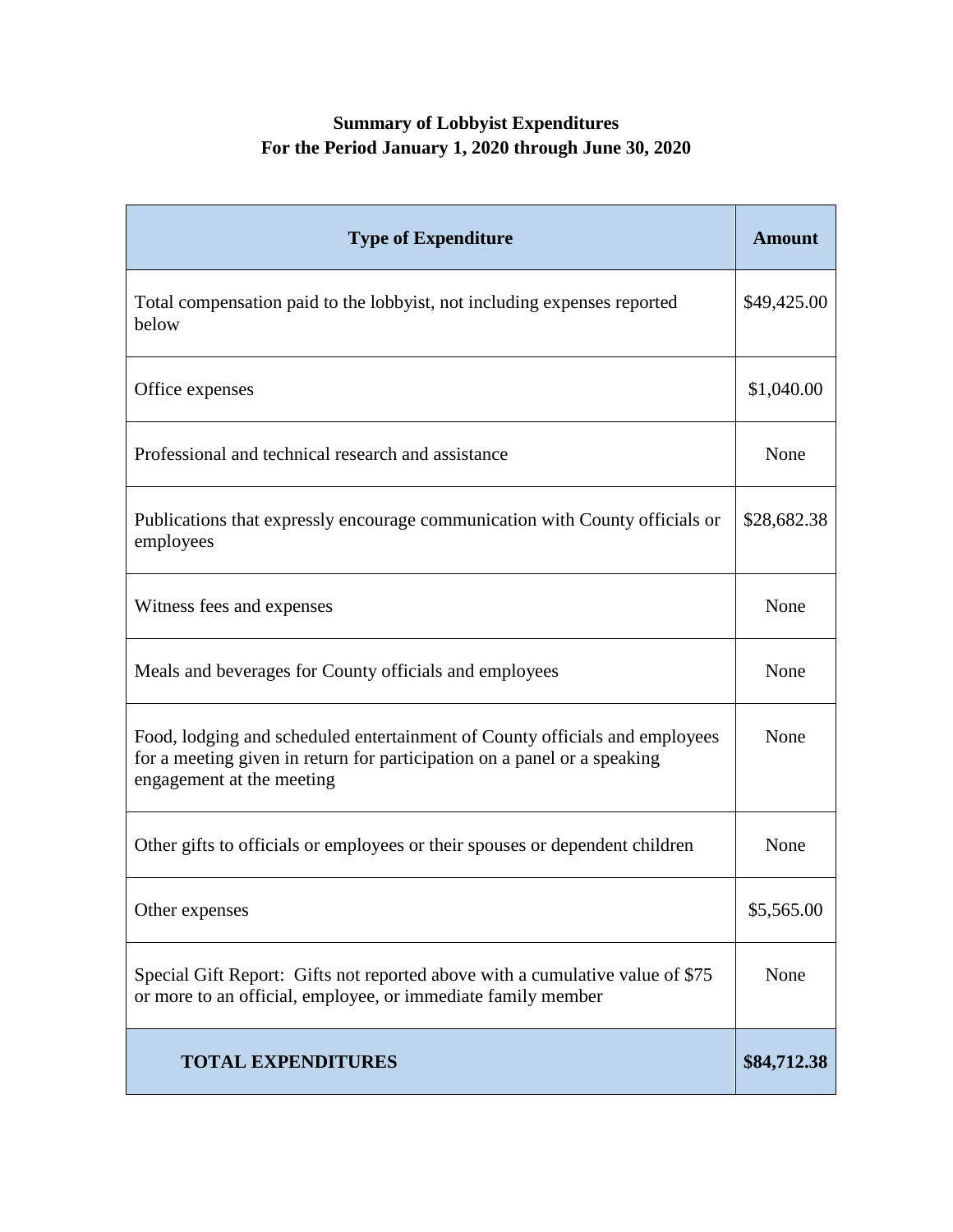## **Employer Spending For the Period January 1, 2020 through June 30, 2020**

| <b>Employer</b>                                                       | <b>Total</b><br><b>Amount</b> |
|-----------------------------------------------------------------------|-------------------------------|
| Bernstein Litowitz Berger & Grossmann LLP                             | \$250.00                      |
| CVS Health and all affiliated subsidiaries                            | \$20,800.00                   |
| Frederick County Association of Realtors                              | \$35,622.38                   |
| Frederick County Professional Firefighters/Paramedics<br>(Local 3666) | \$4,040.00                    |
| Next Era Energy Resources, LLC                                        | \$24,000.00                   |
| <b>TOTAL EMPLOYER SPENDING</b>                                        | \$84,712.38                   |